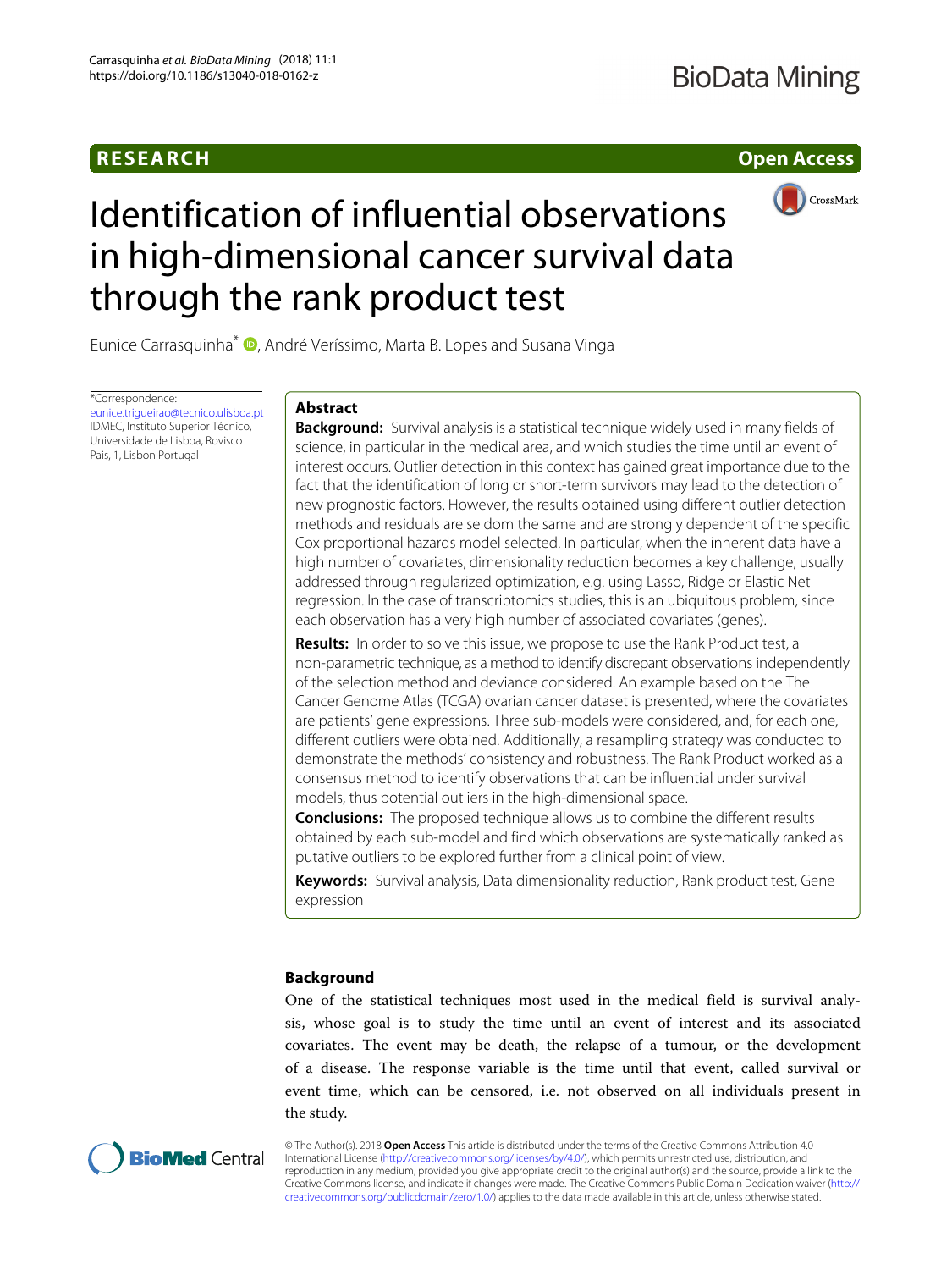In this context, the Cox proportional hazards regression model [\[1\]](#page-12-0) is the classical approach to deal with this type of censored data. It is based on a semi-parametric likelihood since the baseline hazard function,  $h_0(t)$ , is not specified, which contributes to its flexibility. Although the Cox regression model is a widely used method due to its simplicity, the corresponding estimator has a breakdown point of  $1/n$  [\[2\]](#page-12-1), which means that the presence of outlying observations may have extreme influence on the estimation of the model parameters. In order to handle this problem, a robust version of the Cox regression model has also been proposed [\[3\]](#page-12-2).

The robust version of the Cox regression model [\[3\]](#page-12-2) is based on doubly weighting the partial likelihood function of the Cox regression model. The robust Cox is an alternative method to the Cox regression model estimation, as a framework that allows to infer the parameters in a more robust way when outlying observations are present, i.e., individuals that lived too long or died too early when compared to others with the same clinical conditions. Furthermore, the weights obtained with this method can give information about which observations are more influential and therefore can be considered as putative outliers [\[4\]](#page-12-3).

The detection of outliers in survival data has gained great importance due to the fact that the identification of individuals with survival time too high or too short can lead in the medical field to the detection of new prognostic factors [\[5\]](#page-12-4). The first attempts to analyze and to identify outliers were based on residuals. In this context, graphical methods based on the analysis of martingale, score and deviance residuals were proposed [\[6\]](#page-12-5), and also other contributions including the log-odds and normal deviate residuals [\[5\]](#page-12-4).

One of the challenges arising when dealing with patient' omics data is the highdimensionality problem. In this type of data, the number of covariates (*p*) is often much larger than the number of observations  $(n)$ , i.e.,  $p \gg n$ . In this context, the usual statistical techniques for the estimation of the parameters cannot be applied, due to the inherent ill-posed inverse problem [\[7\]](#page-12-6).

When dealing with thousands of covariates, as is the case for omics data, dimensionality reduction is a crucial initial step, leading to distinct models depending on the variable selection method used.

In this context, regularized optimization techniques are widely applied, which include the *least absolute shrinkage and selection operator* (Lasso) [\[8\]](#page-12-7), Ridge and Elastic Net reg-ularization [\[9\]](#page-12-8). The Lasso, uses an *l*<sub>1</sub>-norm regularizer, and the Elastic Net uses a linear combination of  $l_1$  and  $l_2$  penalties. In contrast with the Elastic net, in the presence of highly correlated variables, the Lasso tends to arbitrarily select one of them.

In this sense, depending on the methodology used to reduce the dimensionality of the data, different models are obtained and, consequently, distinct outliers are identified. The aim of this work is, therefore, given a high-dimensional dataset, to find outliers (or influential observations) from different sub-models, which are obtained from distinct techniques for variable selection. The method proposed is based on the Rank Product (RP) test, a non-parametric method, to identify the outliers that are consistently highly ranked in each of the sub-models. The ovarian cancer dataset, with gene expressions as covariates, was chosen to illustrate the applicability of the proposed method. Three gene expression sub-models are presented, and the RP test is applied as a consensus or ensemble test that combines the results obtained by each model, often distinct and sometimes contradictory. Notice that each sub-model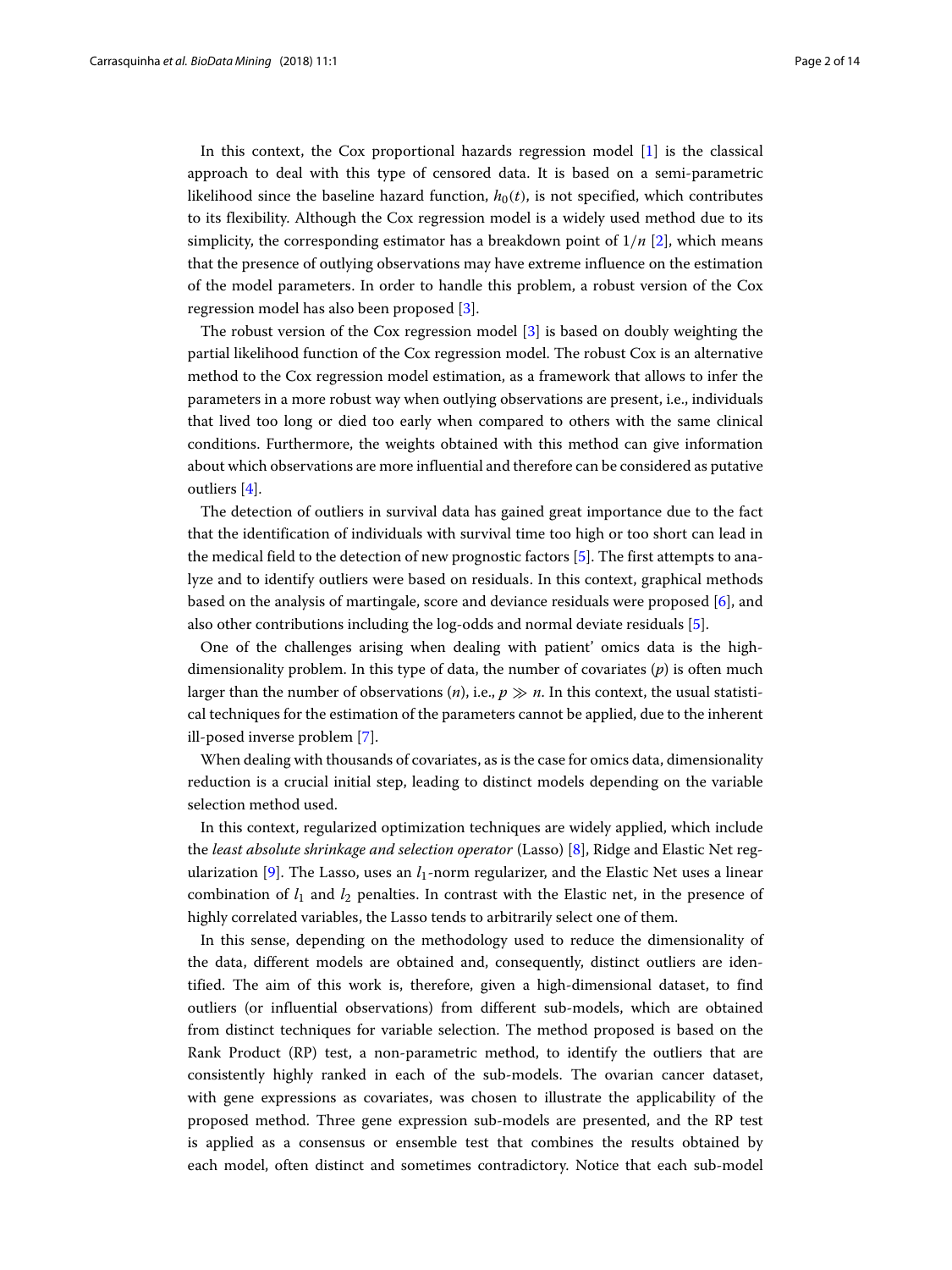has different baselines, since for this particular dataset there is no groundtruth to start from.

Although the rank product and the deviances measures for survival models were already proposed previously in different contexts, the combination of RP-based statistical tests as a means of conferring robustness to outlier detection tasks represents the main novelty of this work.

The outline of this work is as follows. In ["Methods"](#page-2-0) section, the martingale residual used to detect outliers in survival analysis and the Rank Product test are explained in detail. In ["Results"](#page-4-0) section the results concerning an application example are presented. Finally, Conclusions are addressed in ["Conclusions"](#page-12-9) section.

#### <span id="page-2-0"></span>**Methods**

The method proposed to obtain potential outliers considering different sub-models, is the Rank Product (RP) test. Before explaining this technique in detail, we need to select the measure used to obtain outliers in survival analysis.

There are in the literature a vast number of ways to identify abnormal (outlying) observations in survival analysis. The most common technique is based on the residuals, as referred before. More recent studies proposed other algorithms based on quantile regression  $[10]$  and the concordance c-index  $[11]$ . In the present work the focus will be given to the martingale residual but it is worth mentioning that the proposed method can be applied to any other deviance measures, as long as a final outlyingness ranking can be obtained.

The Martingale residuals arise from a linear transform of the Cox-Snell residuals [\[6\]](#page-12-5) and are very useful for outlier detection for censored data.

Let all the covariates be fixed, the martingale residual for the *i th* individual is given by

$$
\hat{r}_{M_i} = \delta_i - \hat{H}_0(t_i) \exp\left(\hat{\boldsymbol{\beta}}^T \mathbf{x}_i\right),\tag{1}
$$

where  $\beta = (\beta_1, \ldots, \beta_p)$  are the unknown regression coefficients, which represent the covariate effect in the survival,  $\hat{H}_0(t_i)$  represents the estimate of the cumulative baseline hazard,  $\mathbf{x}_i = (x_{i1}, \dots, x_{ip})$  is the covariate vector associated with the  $i^{th}$  individual and  $\delta_i$ is the censored function. These residuals are asymmetric and take values in  $(-\infty, 1)$ .

The martingale residuals are the difference between the observed number of the events for the *i th* individual in (0, *ti*) and the corresponding expected number, obtained by the adjusted model. The observed number of 'deaths' is one if *ti* is not censored, i.e., is equal to  $\delta_i$ . On the other hand,  $r_i$  is the estimate of  $H(t_i)$ , which can be interpret as the expected number of 'deaths' in (0, *ti*), since it is only considered an individual.

This residuals will reveal the individuals that are not well adjusted to the model. i.e., those that lived too long (large negative values) or died too soon (values near one), when compared to other individuals with the same covariate pattern.

#### **Rank product (RP)**

When dealing with high dimensional datasets, dimensionality reduction is warranted. Regularization methods are an example on how to overcome this challenge, as referred to before. However, different technique result in different estimated sub-models, which will significantly influence the obtained results regarding the identification of outlying cases.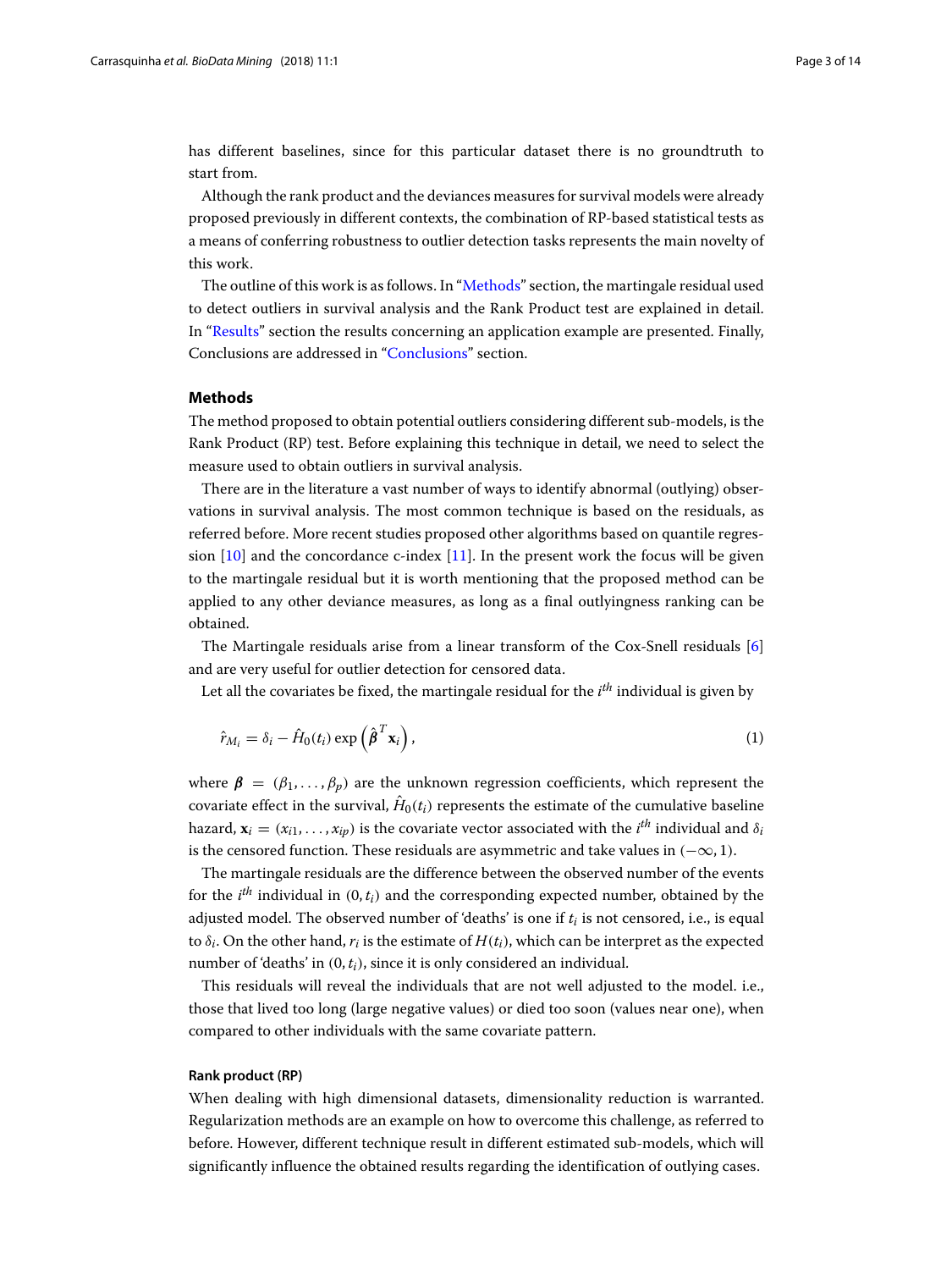In order to address this challenge, we propose a method that can combine all the results obtained for each one of the different sub-models. The rationale is that, if a given observation is systematically classified as an outlier, independently of the chosen sub-model, then our trust on the accuracy of that particular classification should increase. To accomplish this goal, the RP test is used.

From the theoretical point of view, the RP test is a non-parametric statistical technique which gained great importance in detecting deferentially regulated genes in replicated microarray experiments [\[12\]](#page-13-2) and allowing the meta-analysis of independent studies [\[13\]](#page-13-3).

The required input is a list of all the observations ranked by their level of outlyingness, based on one of the described methods for outlier detection. The backbone of this method is to allow the statistical assessment of a consensus rankings obtained in distinct sub-models, thus providing a combined identification of observations consistently ranked higher.

From the conceptual point of view, let *n* be the number of observations and *k* the number of different sub-models where the outlier detection method was performed. Consider that *Zij* is a measure of the deviance (or outlyingness) of the *i th* observation in the *j th* submodel, with  $1 \le i \le n$  and  $1 \le j \le k$ . The deviance rank for each  $Z_{ij}$  considering method *j* is defined by

$$
R_{ij} = rank(Z_{ij}), \qquad 1 \le R_{ij} \le n. \tag{2}
$$

For each sub-model, the lowest ranks imply that the observation is more outlier that the others. After obtaining the ranks for each sub-model, the rank product is performed,

$$
RP_i = \prod_{j=1}^k R_{ij}.\tag{3}
$$

Several methods were proposed in order to estimate the statistical significance of *RPi* under the null hypothesis of random (uniform) rankings. In [\[12\]](#page-13-2) the distribution of *RPi* was based on a permutation approach. An alternative formulation that is less computational intensive was described more recently, based on an approximation of the logarithm of those values using the gamma distribution with parameters (*k*, 1) [\[14\]](#page-13-4). In [\[15\]](#page-13-5) the exact probability distribution for the rank product was derived. The one chosen in the present study is based on the geometric mean of upper and lower bounds, defined recursively [\[16\]](#page-13-6), since the algorithm provides accurate approximate *p*-values for the rank product when compared to the exact ones and is substantially faster in terms of computational execution.

Another key issue when performing these tests is related with the multiple testing problem. In fact, since many observations are tested, type-I errors (false positives) will increase. Several correction methods exist that usually adjust  $\alpha$  so that the probability of observing at least one significant result due to chance remains below a desired significance level. The Bonferroni correction is one classical choice, with less conservative options also available, such as the False Discovery Rate (FDR) [\[17\]](#page-13-7).

The FDR, which is the expected proportion of false positives among all tests that are significant, sorts in an ascendant order the *p*-values and divides them by their percentile rank. The measure used to determine the FDR is the *q*-value. For the *p*-value: 0.05 implies that 5% of all tests will result in false positives, instead, for the *q*-value: 0.05 implies that 5% of significant tests will result in false positives. The *q*-value is therefore able to control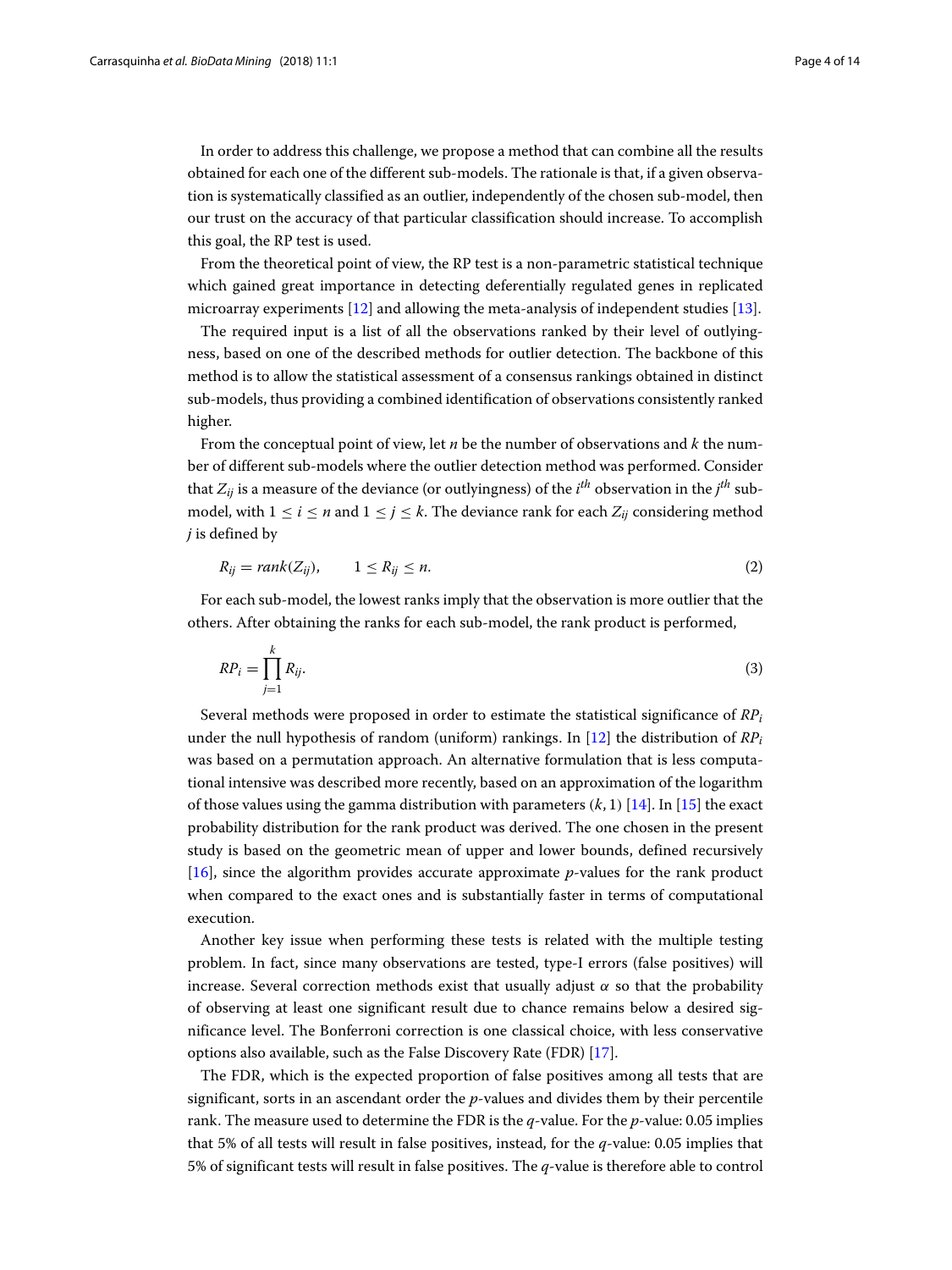the number of false discoveries in those tests. For this reason it has the ability of finding truly significant results.

In this context, the RP is used as a consensus technique for all different results obtained by each sub-model. In order to illustrate this approach, the RP technique is applied to three sub-models, where the goal is to obtain outlying observations based on the martingale residuals, independently of the estimated sub-model. In order to evaluate the dependency of the results to the particular choice of the sub-models, a resampling strategy was also conducted.

## <span id="page-4-0"></span>**Results**

To evaluate the proposed consensus outlier detection method, the described procedure was applied to a high-dimensional dataset constituted by ovarian cancer patients microarray expression data.

This dataset was obtained from The Cancer Genome Atlas (TCGA) [\(http://](http://cancergenome.nih.gov/) [cancergenome.nih.gov/\)](http://cancergenome.nih.gov/) and is constituted by 517 observations (patients) over 12,042 covariates, comprising follow-up times, survival status and microarray gene expressions of all the patients [\(https://gdc-portal.nci.nih.gov/\)](https://gdc-portal.nci.nih.gov/).

For the analysis, this dataset was aggregated by the TCGA consortium allowing for the analysis to be reproducible with the original dataset. The clinical data was cleaned using "Days to last follow-up" and "Days to death" attributes to detect inconsistencies between them. Only the cases where the number of days matched were included in the analysis. The same process was performed for the attributes "Days to death" and "Vital status", where some cases had as status "deceased", but a missing "Days to death".

This dataset was analyzed in three different ways. In the first analysis the following regularization methods were performed [\[18\]](#page-13-8): 1) Lasso, 2) Lasso and elastic net, leading to two different sets of selected genes. The union of these sets was then considered, allowing to reduce the dimensionality from 12,042 to 109 covariates (genes). After this, a stepwise algorithm using the AIC (Akaike information criterion) was applied and 63 covariates were thus obtained. In the second analysis, 18 genes were considered, based on those selected in a previous study  $[19]$ . Finally, a third approach is presented where 22 genes were selected based on their reported association with ovarian cancer, as in the Genetics Home Reference [https://ghr.nlm.nih.gov/condition/ovarian-cancer#genes.](https://ghr.nlm.nih.gov/condition/ovarian-cancer#genes) The list included also gene *RAD51D* which is not present in the original TCGA data and was therefore discarded from the analysis. Notice that for the three analysis considered there is no overlap of the covariates selected.

It is noteworthy that, although we have pursued these three analyses, we can indeed include many others, for example, using different feature selection methods or prior clinical information.

To overcome the fact that the results obtained for each of the analysis are model-based, a sampling strategy was also implemented in order to determine whether resampling the data using a sub-model of covariates (genes) would recognize the outliers previously identified. The resampling algorithm randomly picked 1000 genes (without replacement) from the ovarian cancer dataset. The Cox regression model with elastic-net regularization was then fitted (using glmnet), resulting in a reduced set of selected genes. In order to calculate the corresponding martingale residuals, a Cox regression is then performed on this reduced gene set (using coxph). The resulting residuals allow to sort the observations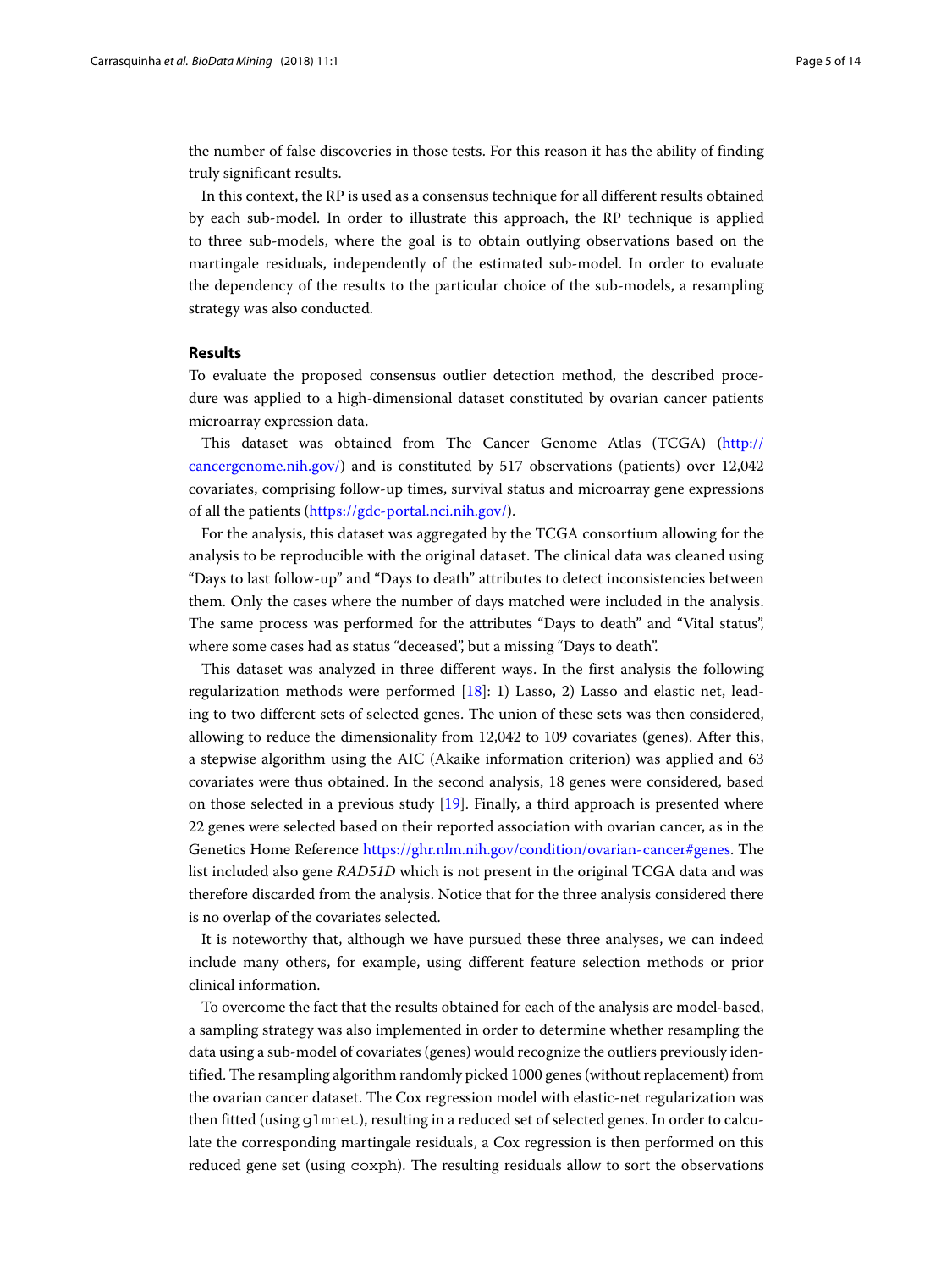accordingly to their outlyingness level. This procedure is repeated 100 times, resulting in 100 models to feed the RP test.

All the analysis were performed in R [\[20\]](#page-13-10) and are fully documented in the "Rmd File" as R Mardown files to allow full reproducibility. The libraries used for the analysis were: survival, for the Cox regression model to obtain the martingale residuals, and qvalue, to determine the *q*-values. The two robust versions of the Cox regression model were the coxrobust, and an improvement of this method available in  $[4]$ . The algorithm implementation to obtain the *p*-values for the rank product, based on the geometric mean, is provided by Heskes and colleagues [\[16\]](#page-13-6).

The proportional hazard assumption [\[21\]](#page-13-11) for the Cox's regression model was tested, and the results showed that this hypothesis was never violated. The *p*-values for each of the sub-model presented are the following: 0.1932 (63 genes), 0.3795 (18 genes) and 0.3868 (22 genes).

The majority of gene expression do not have a normal distribution (see Supplementary files for the Shapiro tests conducted) although this fact does not affect the resulting Cox models' validity.

In the next sections the results for the martingale residual, for each one of the models, and the RP that combine all the ranks, for each sub-model considered, is presented.

## **Outlier detection results for each sub-model**

## *TCGA ovarian cancer - 63 genes*

For this particular model, the dataset can be represented as a matrix of size  $517 \times 63$ . The Cox's regression and the Cox's robust regression models were performed. The following 21 genes were significant for a 5% level of significance in all the methods considered: *HPCA*, *RPS6KA2*, *GRB7*, *ABCD2*, *WDR76*, *NDUFA3*, *PI3*, *BNC1*, *D4S234E*, *CSNK1G1*, *SSTR1*, *PSG3*, *GAS1*, *POPDC2*, *DAP*, *SRY*, *HOXD11*, *HSPA1L*, *PPP3CA*, *MPZ* and *LBP*. Also 11 genes for the Cox proportional hazard and 13 genes for the Cox robust, were not significant, for a 5% level of significance. Those differences are regarding genes: *SDF2L1*, *PRR16*, *ALG8* and *ELA3A*. Genes *SDF2L1*, *PRR16* and *ALG8* were not significant in the Cox robust and significant in the Cox regression model and gene *ELA3A* was significant in the robust case  $([4]$  $([4]$ , proposal) and not significant for the classical Cox. For more details, see Table [1.](#page-6-0) Figure [1](#page-7-0) shows that observations 39 and 350 are identified as influential observations in the sense that they have the lowest weights. The results regarding the residuals are shown in Fig. [2.](#page-8-0) Again observations 39 and 350 in the martingale residuals appears to have the lowest values when compared to all the others.

## *TCGA ovarian cancer - 18 genes*

The features selected were based on the work of [\[19\]](#page-13-9) where the authors considered as covariates of the Cox model the expression of 18 genes. The dataset is a matrix of size 517×18, and, in this case, the only genes statistically significant were: *CRYAB* and *SPARC*, for Cox's and Cox's robust (see Table [2\)](#page-9-0).

The *CRYAB* gene codes for the crystallin alpha B chain, a protein that acts as a molecular chaperone. Its function is to bind misfolded proteins and, interestingly, some defects associated to this protein and gene have already been associated with cancer, among other diseases. In particular, a recent study [\[22\]](#page-13-12) analyzed which molecular factors could affect ovarian cancer cell apoptosis and the authors found out that there was a statistical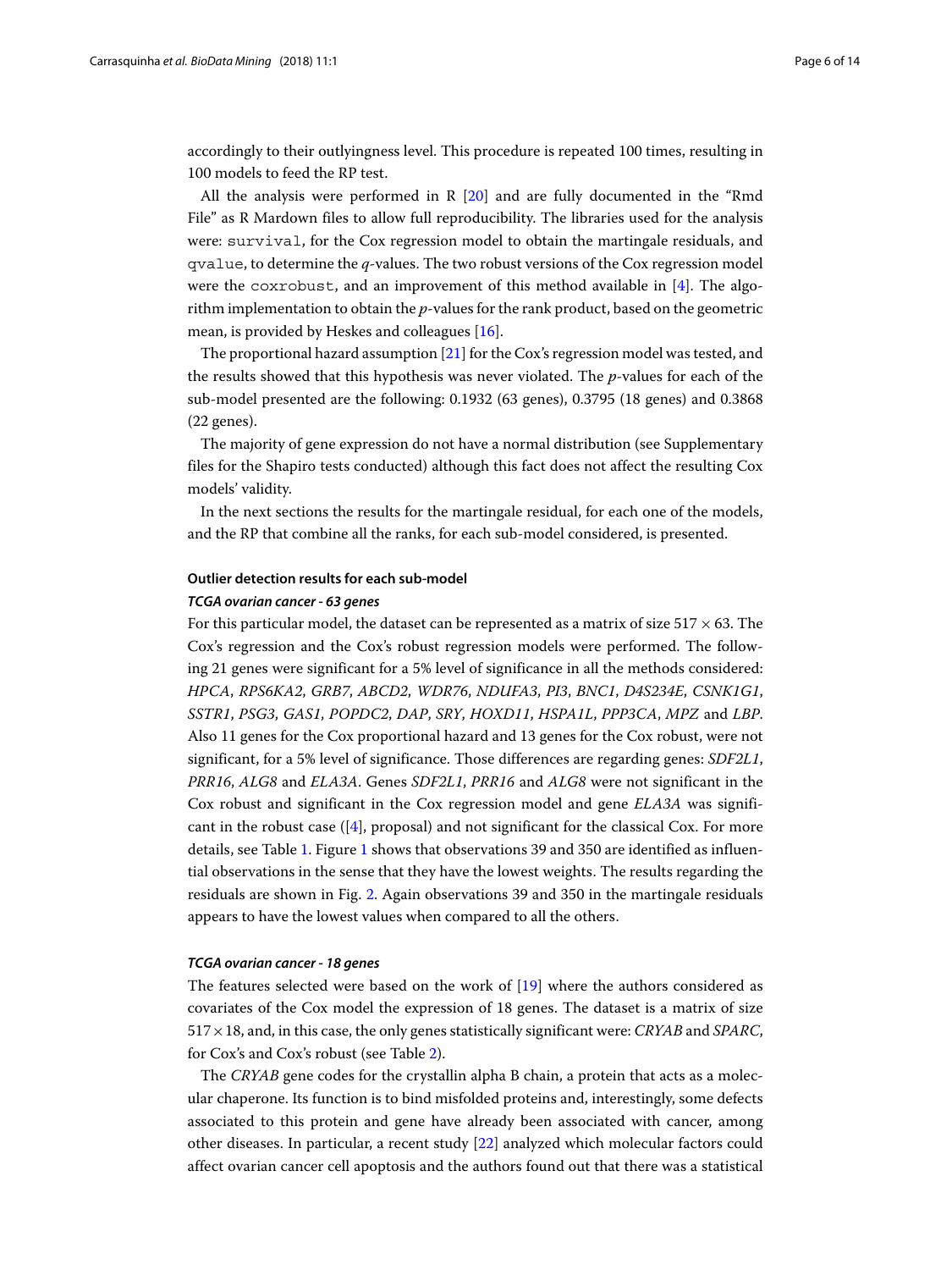<span id="page-6-0"></span>

|                       | Cox                 |                  |                  | CoxRobust ([3])     |                  |                  | CoxRobust ([4])     |                  |                  |
|-----------------------|---------------------|------------------|------------------|---------------------|------------------|------------------|---------------------|------------------|------------------|
| Genes                 | coef                | se(coef)         | <i>p</i> -value  | coef                | se(coef)         | <i>p</i> -value  | estimate            | SE               | p-value          |
| <b>HPCA</b>           | $-1.1893$           | 0.3560           | 0.0008           | $-1.1803$           | 0.5877           | 0.0446           | $-1.1662$           | 0.3387           | 0.0006           |
| UBE2J1                | $-0.2160$           | 0.1475           | 0.1431           | $-0.2221$           | 0.2676           | 0.4064           | $-0.2220$           | 0.1364           | 0.1035           |
| RPS6KA2               | 0.2972              | 0.1124           | 0.0082           | 0.3892              | 0.1408           | 0.0057           | 0.3980              | 0.1201           | 0.0009           |
| SDF2L1                | $-0.2025$           | 0.1024           | 0.0480           | $-0.2003$           | 0.1203           | 0.0959           | $-0.1979$           | 0.1017           | 0.0516           |
| GRB7                  | 0.3360              | 0.0965           | 0.0005           | 0.3268              | 0.1115           | 0.0034           | 0.3272              | 0.0873           | 0.0002           |
| PTGFR                 | 1.1771              | 0.4891           | 0.0161           | 1.0255              | 0.6001           | 0.0875           | 1.0131              | 0.4899           | 0.0386           |
| ABCD2                 | 2.1329              | 0.7532           | 0.0046           | 2.3397              | 1.1928           | 0.0498           | 2.3564              | 0.7860           | 0.0027           |
| FLJ20323              | 0.2936              | 0.1322           | 0.0264           | 0.2696              | 0.1480           | 0.0685           | 0.2654              | 0.1251           | 0.0338           |
| WDR76                 | 1.1471              | 0.3040           | 0.0002           | 1.1701              | 0.5071           | 0.0210           | 1.1695              | 0.3387           | 0.0006           |
| NDUFA3                | 0.3454              | 0.1352           | 0.0106           | 0.4128              | 0.1633           | 0.0115           | 0.4130              | 0.1289           | 0.0014           |
| FJX1<br><b>GAPDHS</b> | $-0.1945$           | 0.0987           | 0.0488           | $-0.2867$           | 0.1616           | 0.0760           | $-0.2934$<br>0.9929 | 0.1023           | 0.0041           |
| RAB40B                | 0.8798<br>$-0.1852$ | 0.5092<br>0.0833 | 0.0840<br>0.0263 | 0.9733<br>$-0.2219$ | 0.6198<br>0.1404 | 0.1163<br>0.1140 | $-0.2232$           | 0.5517<br>0.0838 | 0.0719<br>0.0077 |
| PRR16                 | $-0.4071$           | 0.1887           | 0.0310           | $-0.3362$           | 0.2740           | 0.2198           | $-0.3367$           | 0.1863           | 0.0707           |
| CLTCL1                | 0.3730              | 0.2601           | 0.1515           | 0.4470              | 0.3452           | 0.1953           | 0.4354              | 0.2817           | 0.1223           |
| PPM <sub>2</sub> C    | 0.3999              | 0.1005           | 0.0001           | 0.4173              | 0.2192           | 0.0569           | 0.4160              | 0.1027           | 0.0001           |
| FOXE3                 | $-0.8118$           | 0.5080           | 0.1100           | $-0.5162$           | 0.6139           | 0.4005           | $-0.5129$           | 0.4706           | 0.2757           |
| CHIT1                 | $-0.9427$           | 0.2741           | 0.0006           | $-0.9042$           | 0.4674           | 0.0531           | $-0.9102$           | 0.3584           | 0.0111           |
| PI3                   | 0.2450              | 0.0466           | 0.0000           | 0.2305              | 0.1083           | 0.0333           | 0.2310              | 0.0443           | 0.0000           |
| BNC <sub>1</sub>      | 0.1648              | 0.0693           | 0.0174           | 0.1830              | 0.0847           | 0.0307           | 0.1837              | 0.0731           | 0.0120           |
| D4S234E               | $-0.1471$           | 0.0606           | 0.0153           | $-0.1645$           | 0.0767           | 0.0319           | $-0.1664$           | 0.0636           | 0.0089           |
| SAPS2                 | 0.8055              | 0.2158           | 0.0002           | 0.8342              | 0.6100           | 0.1714           | 0.8345              | 0.2133           | 0.0001           |
| CSNK1G1               | 0.8805              | 0.3858           | 0.0225           | 1.0782              | 0.4489           | 0.0163           | 1.0874              | 0.3901           | 0.0053           |
| MLL <sub>2</sub>      | 1.0106              | 0.4972           | 0.0421           | 1.3137              | 0.8978           | 0.1434           | 1.3255              | 0.5169           | 0.0103           |
| HSPB7                 | 0.6657              | 0.3540           | 0.0600           | 0.5092              | 0.4368           | 0.2437           | 0.5004              | 0.3526           | 0.1559           |
| SLC37A4               | $-0.2538$           | 0.1635           | 0.1205           | $-0.3065$           | 0.2269           | 0.1768           | $-0.3142$           | 0.1653           | 0.0573           |
| <b>WTAP</b><br>SSTR1  | 0.5562<br>$-1.7443$ | 0.1590<br>0.6359 | 0.0005<br>0.0061 | 0.5607<br>$-1.7979$ | 0.3265           | 0.0860           | 0.5599<br>$-1.8039$ | 0.1563<br>0.6710 | 0.0003           |
| <b>IDUA</b>           | 1.4248              | 0.4480           | 0.0015           | 1.4354              | 0.7908<br>0.8810 | 0.0230<br>0.1032 | 1.4447              | 0.4714           | 0.0072<br>0.0022 |
| PSG3                  | $-2.1008$           | 0.7371           | 0.0044           | $-2.3029$           | 0.8579           | 0.0073           | $-2.2998$           | 0.7673           | 0.0027           |
| SLC9A2                | 0.3374              | 0.1267           | 0.0077           | 0.3185              | 0.1677           | 0.0575           | 0.3179              | 0.1311           | 0.0153           |
| PAPOLG                | 1.8006              | 0.4837           | 0.0002           | 1.7430              | 0.9548           | 0.0679           | 1.7445              | 0.4623           | 0.0002           |
| GAS1                  | 0.2589              | 0.0861           | 0.0027           | 0.2756              | 0.1380           | 0.0458           | 0.2785              | 0.0854           | 0.0011           |
| ELA3A                 | $-0.4516$           | 0.2360           | 0.0557           | $-0.4692$           | 1.1530           | 0.6840           | $-0.4715$           | 0.2266           | 0.0375           |
| KIF26B                | 0.9000              | 0.2329           | 0.0001           | 0.8508              | 0.4996           | 0.0886           | 0.8502              | 0.2299           | 0.0002           |
| GBP <sub>2</sub>      | $-0.3527$           | 0.0935           | 0.0002           | $-0.3718$           | 0.1924           | 0.0532           | $-0.3749$           | 0.0959           | 0.0001           |
| POPDC2                | $-3.0285$           | 0.4894           | 0.0000           | $-2.7792$           | 1.2267           | 0.0235           | $-2.7675$           | 0.5214           | 0.0000           |
| OPN1SW                | 2.3693              | 0.5099           | 0.0000           | 2.1049              | 1.0821           | 0.0518           | 2.1140              | 0.5087           | 0.0000           |
| DAP                   | $-0.7017$           | 0.1333           | 0.0000           | $-0.6959$           | 0.2120           | 0.0010           | $-0.6957$           | 0.1307           | 0.0000           |
| SRY                   | $-2.3810$           | 0.7835           | 0.0024           | $-2.4342$           | 1.0015           | 0.0151           | $-2.4382$           | 0.7497           | 0.0011           |
| UTP <sub>20</sub>     | 0.3955              | 0.1553           | 0.0109           | 0.4170              | 0.2133           | 0.0506           | 0.4185<br>0.7047    | 0.1589           | 0.0084           |
| HOXD11<br>HSPA1L      | 0.8313<br>0.3765    | 0.2268<br>0.1828 | 0.0003<br>0.0395 | 0.7056<br>0.4634    | 0.2897<br>0.2344 | 0.0149           | 0.4645              | 0.2147<br>0.2207 | 0.0010<br>0.0353 |
| PPP3CA                | 0.3213              | 0.1113           | 0.0039           | 0.3294              | 0.1262           | 0.0480<br>0.0091 | 0.3316              | 0.1019           | 0.0011           |
| PAX2                  | $-0.2296$           | 0.0899           | 0.0106           | $-0.2373$           | 0.2193           | 0.2792           | $-0.2375$           | 0.0869           | 0.0063           |
| FZD10                 | $-0.0994$           | 0.0553           | 0.0720           | $-0.0801$           | 0.0748           | 0.2841           | $-0.0807$           | 0.0563           | 0.1518           |
| TREML2                | $-0.6339$           | 0.4228           | 0.1339           | $-0.6043$           | 0.5415           | 0.2644           | $-0.6143$           | 0.4665           | 0.1879           |
| CCR7                  | $-0.6175$           | 0.2637           | 0.0192           | $-0.5713$           | 0.4291           | 0.1830           | $-0.5692$           | 0.2349           | 0.0154           |
| <b>MPZ</b>            | 0.8243              | 0.2329           | 0.0004           | 0.7611              | 0.3173           | 0.0164           | 0.7626              | 0.2097           | 0.0003           |
| MGAT4C                | 1.1627              | 0.6331           | 0.0663           | 1.0216              | 0.6915           | 0.1396           | 1.0177              | 0.5374           | 0.0583           |
| EHMT1                 | 1.8125              | 0.4705           | 0.0001           | 1.5360              | 1.0943           | 0.1604           | 1.5220              | 0.4978           | 0.0022           |
| ALG8                  | $-0.2209$           | 0.1067           | 0.0385           | $-0.1276$           | 0.1482           | 0.3894           | $-0.1188$           | 0.1135           | 0.2950           |
| KCNN <sub>2</sub>     | $-1.1298$           | 0.3040           | 0.0002           | $-1.1903$           | 1.0630           | 0.2628           | $-1.1909$           | 0.2916           | 0.0000           |
| ESR2                  | $-2.6987$           | 1.0408           | 0.0095           | $-2.4160$           | 1.7091           | 0.1575           | $-2.4447$           | 1.1388           | 0.0318           |
| TGM2                  | $-0.2265$           | 0.1370           | 0.0982           | $-0.1904$           | 0.2393           | 0.4262           | $-0.1907$           | 0.1667           | 0.2526           |
| LBP                   | 1.0330              | 0.2216           | 0.0000           | 0.9934              | 0.2712           | 0.0002           | 0.9919              | 0.2492           | 0.0001           |
| SRPK3                 | $-0.7770$           | 0.2074           | 0.0002           | $-0.8033$           | 0.4268           | 0.0599           | $-0.8068$           | 0.1927           | 0.0000           |
| FBXO40                | 1.4431              | 0.5331           | 0.0068           | 1.3587              | 0.7145           | 0.0572           | 1.3517              | 0.5519           | 0.0143           |
| ANGPT2                | $-0.3112$           | 0.1571           | 0.0477           | $-0.3140$           | 0.1849           | 0.0894           | $-0.3151$           | 0.1393           | 0.0237           |
| IRF5                  | $-0.8805$           | 0.3143           | 0.0051           | $-0.8175$           | 0.5146           | 0.1121           | $-0.8176$           | 0.3097           | 0.0083           |
| ANXA4                 | 0.2854              | 0.1191           | 0.0166           | 0.2839              | 0.1674           | 0.0900           | 0.2852              | 0.1350           | 0.0346           |
| DENND <sub>2D</sub>   | $-0.2540$           | 0.1053           | 0.0159           | $-0.2419$           | 0.1388           | 0.0813           | $-0.2416$           | 0.0957           | 0.0116           |
| SGEF                  | $-1.4599$           | 0.6064           | 0.0161           | $-1.4272$           | 0.8081           | 0.0774           | $-1.4264$           | 0.6434           | 0.0266           |
|                       |                     |                  |                  |                     |                  |                  |                     |                  |                  |

**Table 1** Results for the Cox's regression model and Cox's robust (both proposals) for the TCGA data with 63 genes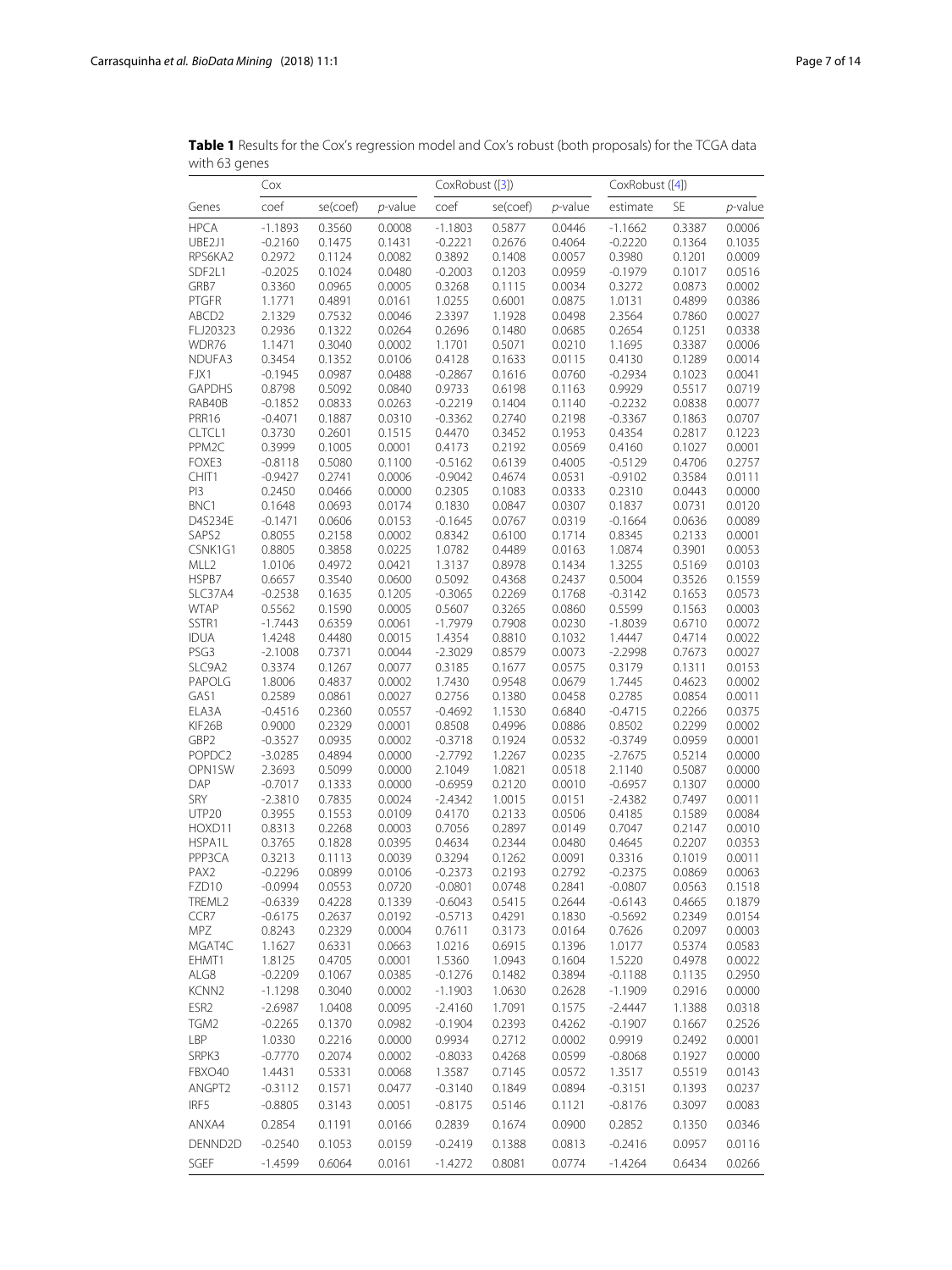

<span id="page-7-0"></span>significant association between the expression of crystallin B (C*CRYAB*) with survival. This protein has, indeed, a negative regulation of tumor necrosis, which may explain these results.

The *SPARC* gene codes for Secreted protein acidic and rich in cysteine, a protein that appears to be a regulator of cell growth, by interaction with cytokines, the extracellular matrix and also binding calcium, copper, and several others biochemical compounds. This protein is overexpressed in ovarian cancer tissues [\[23\]](#page-13-13), playing a central role in growth, apoptosis and metastasis. It also has been identified as a candidate therapeutic target [\[24\]](#page-13-14).

Figure [1](#page-7-0) shows that observations 113 and 219 are identified as influential observations (lowest weights). However, for this example, the weights are not so distinct in the sample. The results regarding the residuals are shown in Fig. [2.](#page-8-0) Observation 219 in the martingale residuals has the lowest value when compared to the all the others.

#### *TCGA ovarian cancer - 22 genes*

The dataset considered is a matrix of size  $517 \times 22$ , where the number of columns corresponds to the genes that are most associated with the ovarian cancer. Interestingly, only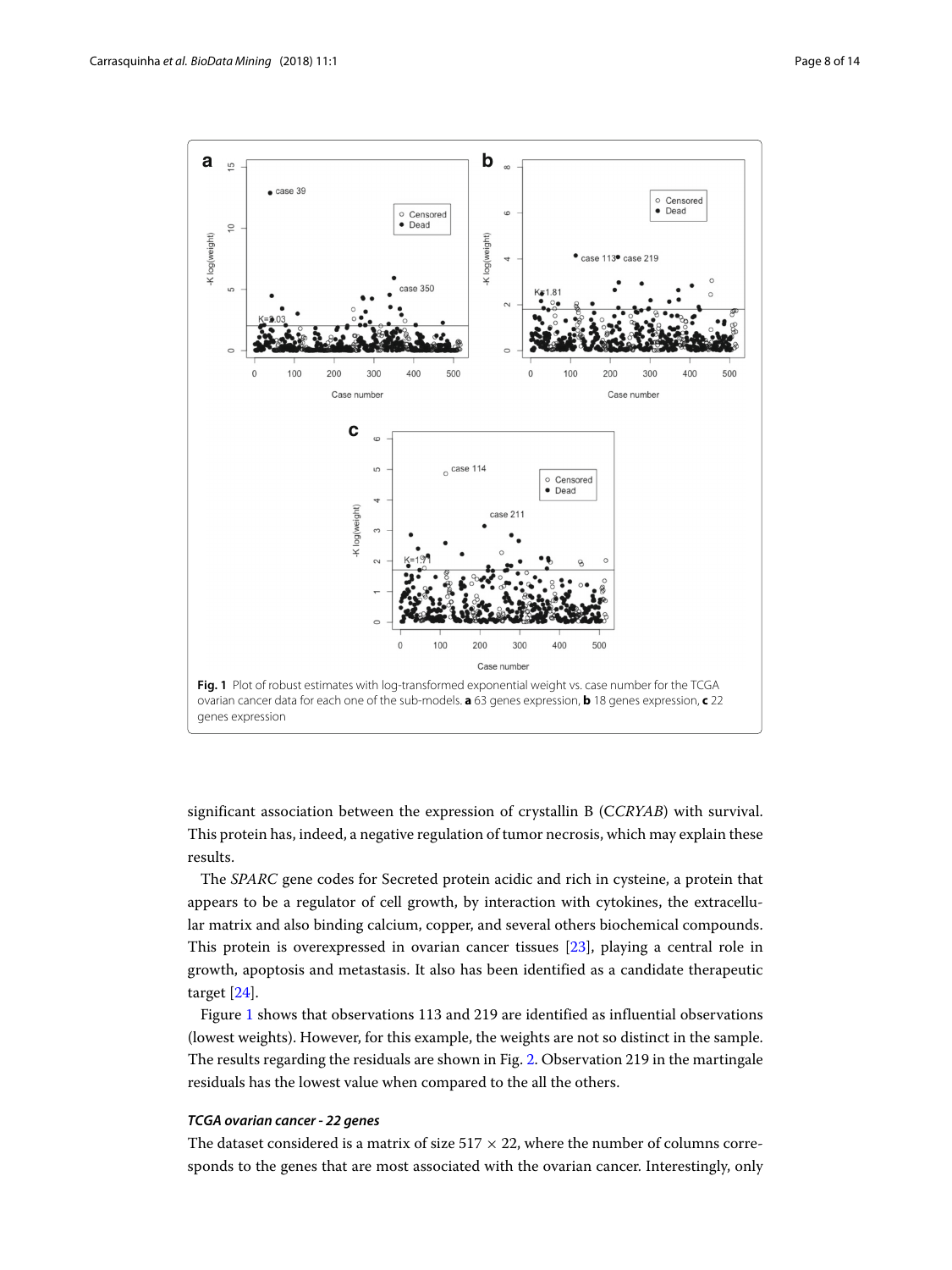

<span id="page-8-0"></span>two genes in this dataset are statistically significant: *BRCA2* in the Cox model, and *PALB2* when considering both Cox model and its Heritier's robust version [\[4\]](#page-12-3) (see Table [3\)](#page-9-1).

Both *BRCA2* and *PALB2* genes encodes a protein that may function in tumor suppression (for more details see [https://ghr.nlm.nih.gov/gene/.](https://ghr.nlm.nih.gov/gene/) In the BRCA2 this protein is to help repair damaged DNA ensuring the stability of the cell's genetic material. If the *BRCA2* gene is mutated/changed the DNA could be corrupted developing genetic alterations that can lead to cancer. In [\[25\]](#page-13-15) is conducted a study where *BRCA1* and *BRCA2* genes mutations account for the majority of hereditary ovarian carcinomas. On the other hand the *PALB2* is related to breast cancer. Recent studies [\[26\]](#page-13-16) showed that women who carry mutations in the *PALB2* gene are at similar breast cancer risks as those who carry mutations in *BRCA2*.

When using the weights of the robust version, 114 is identified as an influential observation (Fig. [1\)](#page-7-0). Figure [2](#page-8-0) shows the results concerning the residuals. Observations 114 and 211 in the martingale residuals have the lowest values when compared to all the others.

To overcome the fact that, for each sub-model, different outliers are obtained, the RP test was performed. The results are presented in the next section.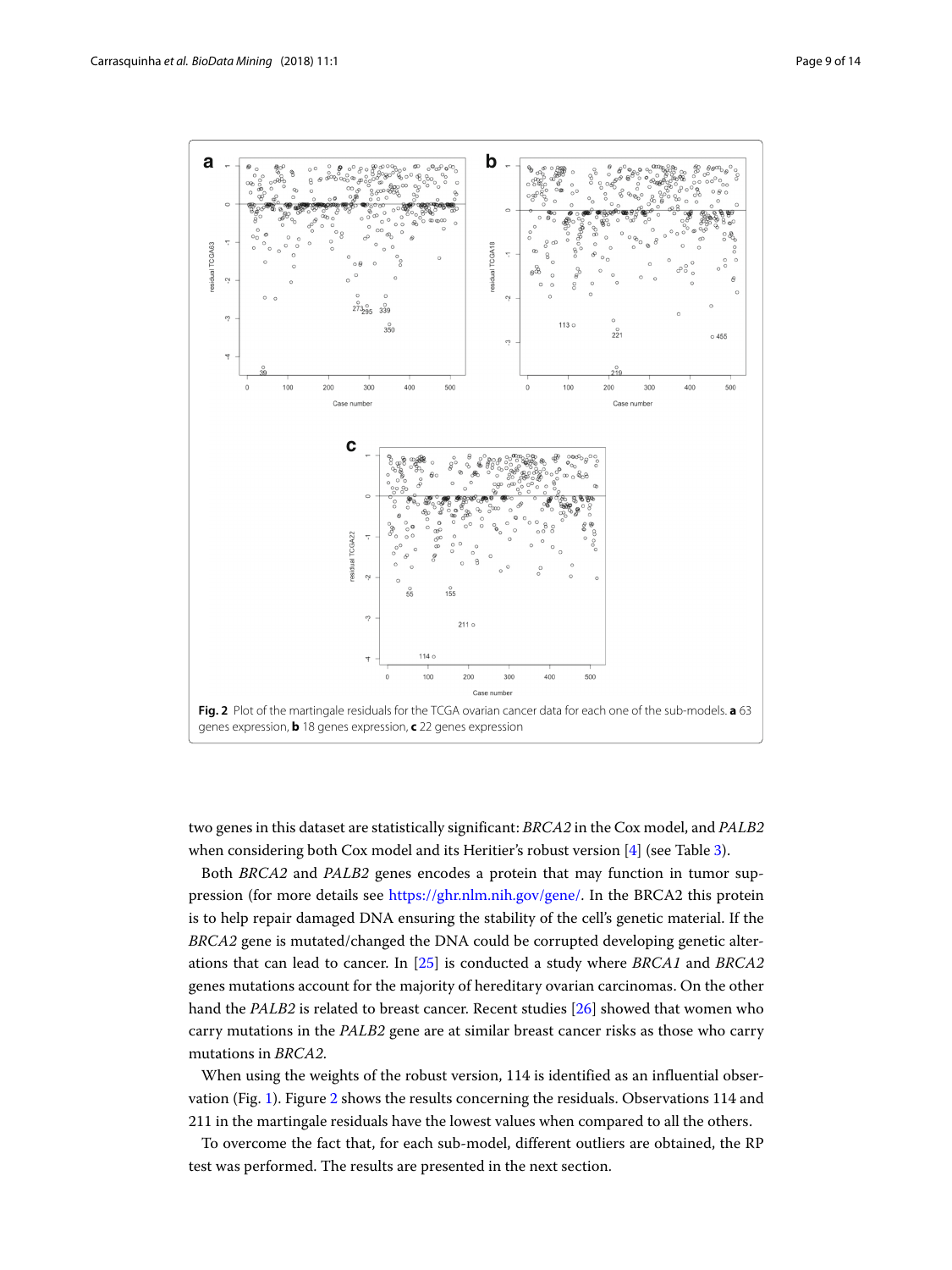|               | Cox       |          |                 | CoxRobust ([3]) |          |            | CoxRobust ([4]) |        |            |
|---------------|-----------|----------|-----------------|-----------------|----------|------------|-----------------|--------|------------|
| Genes         | coef      | se(coef) | <i>p</i> -value | coef            | se(coef) | $p$ -value | estimate        | SE     | $p$ -value |
| LPL           | 0.1263    | 0.0751   | 0.0924          | 0.1011          | 0.0856   | 0.2375     | 0.1011          | 0.0717 | 0.1584     |
| IGF1          | 0.0210    | 0.0600   | 0.7266          | 0.0341          | 0.0705   | 0.6289     | 0.0340          | 0.0670 | 0.6114     |
| <b>EDNRA</b>  | 0.0224    | 0.1227   | 0.8549          | 0.0619          | 0.2119   | 0.7704     | 0.0621          | 0.1482 | 0.6752     |
| MFAP5         | 0.0165    | 0.0482   | 0.7327          | 0.0089          | 0.0622   | 0.8865     | 0.0089          | 0.0516 | 0.8630     |
| LOX           | 0.1918    | 0.1251   | 0.1254          | 0.1688          | 0.1499   | 0.2604     | 0.1690          | 0.1281 | 0.1872     |
| <b>INHBA</b>  | $-0.1432$ | 0.1786   | 0.4227          | $-0.1556$       | 0.1895   | 0.4118     | $-0.1556$       | 0.1841 | 0.3978     |
| THBS2         | 0.0639    | 0.0902   | 0.4787          | 0.0863          | 0.1072   | 0.4205     | 0.0862          | 0.0908 | 0.3422     |
| <b>ADIPOQ</b> | $-0.1256$ | 0.0910   | 0.1676          | $-0.0727$       | 0.1047   | 0.4875     | $-0.0728$       | 0.1001 | 0.4667     |
| <b>NPY</b>    | 0.0552    | 0.0496   | 0.2655          | 0.0625          | 0.0710   | 0.3785     | 0.0625          | 0.0553 | 0.2590     |
| CCL11         | $-0.1296$ | 0.0960   | 0.1771          | $-0.1578$       | 0.1212   | 0.1927     | $-0.1576$       | 0.1013 | 0.1197     |
| <b>VCAN</b>   | 0.0578    | 0.1009   | 0.5664          | 0.0286          | 0.1419   | 0.8404     | 0.0286          | 0.0956 | 0.7651     |
| DCN           | 0.0729    | 0.0892   | 0.4133          | 0.0791          | 0.0993   | 0.4257     | 0.0791          | 0.0976 | 0.4176     |
| TIMP3         | 0.0719    | 0.0835   | 0.3891          | 0.0775          | 0.0906   | 0.3925     | 0.0775          | 0.0881 | 0.3789     |
| <b>CRYAB</b>  | 0.1092    | 0.0424   | 0.0100          | 0.1179          | 0.0544   | 0.0302     | 0.1180          | 0.0437 | 0.0069     |
| CXCL12        | 0.0204    | 0.0818   | 0.8030          | 0.0129          | 0.0962   | 0.8932     | 0.0130          | 0.0879 | 0.8826     |
| <b>SPARC</b>  | $-0.3811$ | 0.1402   | 0.0066          | $-0.3978$       | 0.2020   | 0.0489     | $-0.3975$       | 0.1332 | 0.0029     |
| CNN1          | 0.0863    | 0.1141   | 0.4493          | 0.1313          | 0.1395   | 0.3468     | 0.1313          | 0.1341 | 0.3275     |
| FBN1          | 0.1135    | 0.1690   | 0.5018          | 0.1122          | 0.2234   | 0.6154     | 0.1116          | 0.1806 | 0.5365     |

<span id="page-9-0"></span>**Table 2** Results for the Cox's regression model and Cox's robust (both proposals) for the TCGA data with 18 genes

Highlighted in bold are statistically significant genes, in this case CRYAB and SPARC

<span id="page-9-1"></span>

| Table 3 Results for the Cox's regression model and Cox's robust (both proposals) for the TCGA data |  |  |
|----------------------------------------------------------------------------------------------------|--|--|
| with 22 genes                                                                                      |  |  |

|                   | Cox       |          |            | CoxRobust ([3]) |          |            | CoxRobust ([4]) |        |            |
|-------------------|-----------|----------|------------|-----------------|----------|------------|-----------------|--------|------------|
| Genes             | coef      | se(coef) | $p$ -value | coef            | se(coef) | $p$ -value | estimate        | SE     | $p$ -value |
| AKT1              | $-0.1991$ | 0.1028   | 0.0526     | $-0.1793$       | 0.1714   | 0.2954     | $-0.1794$       | 0.1054 | 0.0888     |
| <b>BARD1</b>      | $-0.0363$ | 0.1145   | 0.7512     | $-0.0471$       | 0.1227   | 0.7010     | $-0.0473$       | 0.1118 | 0.6724     |
| <b>BRCA1</b>      | 0.0984    | 0.1595   | 0.5375     | 0.1467          | 0.2017   | 0.4669     | 0.1462          | 0.1657 | 0.3776     |
| <b>BRCA2</b>      | 0.4940    | 0.2114   | 0.0194     | 0.4092          | 0.2403   | 0.0886     | 0.4093          | 0.2195 | 0.0623     |
| <b>BRIP1</b>      | $-0.2211$ | 0.2395   | 0.3558     | $-0.1447$       | 0.2869   | 0.6141     | $-0.1446$       | 0.2541 | 0.5694     |
| CDH1              | 0.0377    | 0.1422   | 0.7908     | $-0.0133$       | 0.1903   | 0.9441     | $-0.0135$       | 0.1790 | 0.9400     |
| CHEK2             | $-0.1278$ | 0.1007   | 0.2045     | $-0.0877$       | 0.1118   | 0.4325     | $-0.0875$       | 0.1043 | 0.4012     |
| CTNNB1            | 0.1986    | 0.1702   | 0.2433     | 0.1555          | 0.2419   | 0.5204     | 0.1554          | 0.1673 | 0.3530     |
| MLH1              | 0.0662    | 0.1443   | 0.6464     | 0.0004          | 0.1541   | 0.9981     | 0.0004          | 0.1530 | 0.9977     |
| MRE11A            | $-0.1625$ | 0.2097   | 0.4385     | $-0.2578$       | 0.3052   | 0.3983     | $-0.2577$       | 0.2133 | 0.2270     |
| MSH <sub>2</sub>  | 0.0412    | 0.1340   | 0.7588     | 0.1081          | 0.2364   | 0.6475     | 0.1083          | 0.1331 | 0.4159     |
| MSH6              | 0.0441    | 0.2101   | 0.8339     | $-0.0298$       | 0.3432   | 0.9309     | $-0.0298$       | 0.1953 | 0.8789     |
| <b>NBN</b>        | 0.1908    | 0.1149   | 0.0967     | 0.1790          | 0.1530   | 0.2420     | 0.1790          | 0.1256 | 0.1542     |
| <b>OPCML</b>      | 0.3367    | 0.3194   | 0.2919     | 0.3620          | 0.3162   | 0.2522     | 0.3616          | 0.2366 | 0.1264     |
| PALB <sub>2</sub> | $-0.4238$ | 0.1385   | 0.0022     | $-0.3886$       | 0.2140   | 0.0694     | $-0.3884$       | 0.1522 | 0.0107     |
| PARK2             | 0.7468    | 0.5007   | 0.1358     | 0.6960          | 0.6044   | 0.2495     | 0.6957          | 0.5059 | 0.1690     |
| PIK3CA            | 0.0086    | 0.1012   | 0.9326     | 0.0426          | 0.1171   | 0.7157     | 0.0427          | 0.1067 | 0.6893     |
| PMS <sub>2</sub>  | 0.1267    | 0.1210   | 0.2951     | 0.1077          | 0.1561   | 0.4901     | 0.1078          | 0.1265 | 0.3940     |
| RAD50             | 0.1426    | 0.1317   | 0.2789     | 0.1794          | 0.1527   | 0.2402     | 0.1792          | 0.1439 | 0.2129     |
| RAD51C            | $-0.0955$ | 0.1163   | 0.4114     | $-0.0844$       | 0.1383   | 0.5418     | $-0.0844$       | 0.1210 | 0.4857     |
| STK11             | 0.0616    | 0.3449   | 0.8582     | 0.1420          | 0.3867   | 0.7134     | 0.1422          | 0.3641 | 0.6960     |
| TP53              | $-0.0485$ | 0.0624   | 0.4371     | $-0.0521$       | 0.0908   | 0.5659     | $-0.0520$       | 0.0665 | 0.4339     |

Highlighted in bold are statistically significant genes, in this case BRCA2 and PALB2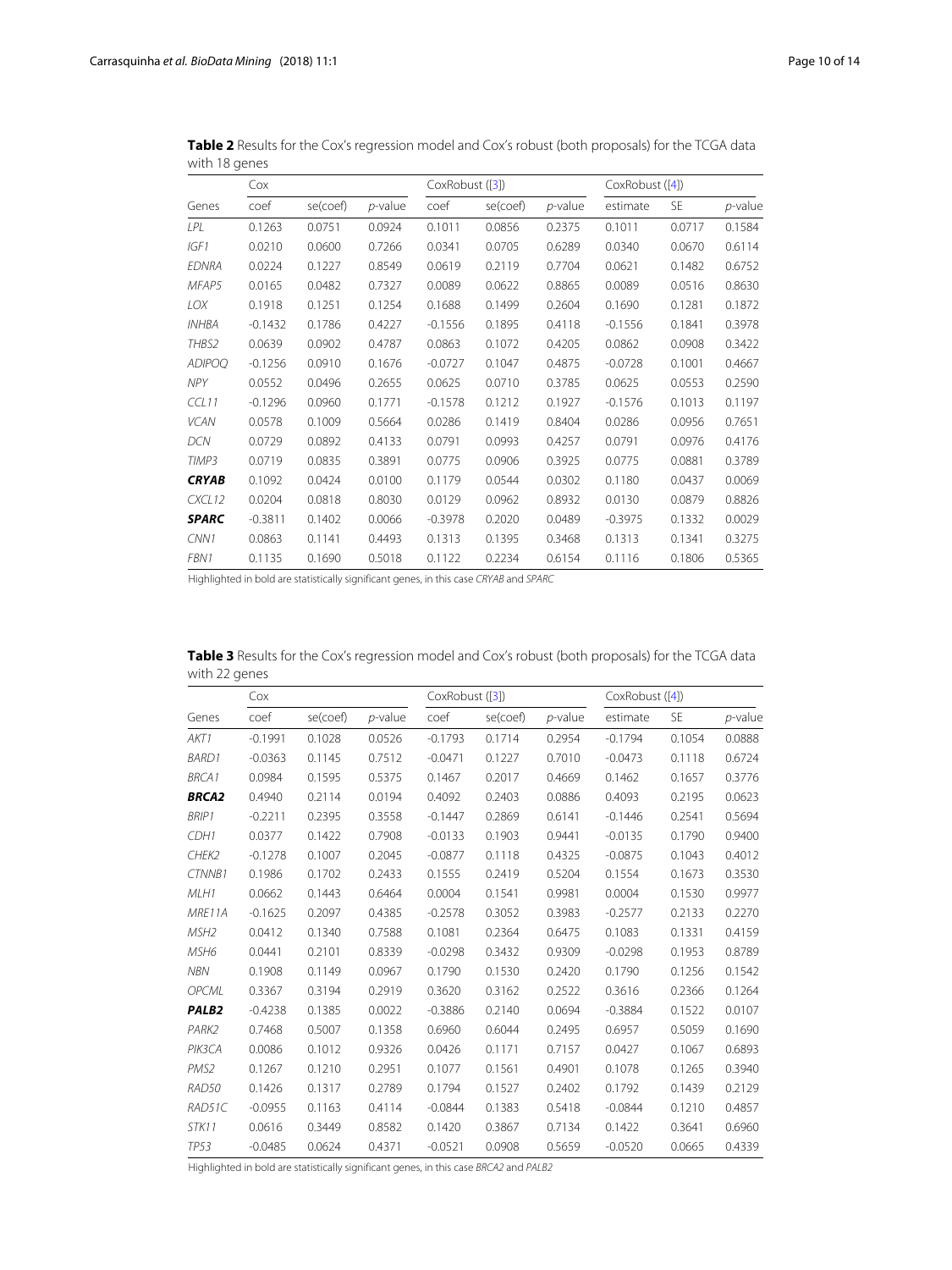### **Rank Product results**

The ranks of the martingale residuals for each sub-model were determined. The product of the ranks was obtained, and, finally, the *p*-values and corresponding *q*-values were calculated, as shown in Table [4.](#page-10-0) Based on those results, and considering a 5% level of significance, the observations that are considered outliers based on the three different sub-models are: 55, 114, 211, 219 and 455.

Notice that three of the observations considered as outliers in the RP test had low values for the martingale residual. Observation 219 for the model with 18 genes, and observations 114 and 211 for the model that considered 22 genes.

The overall values of the survival time are between 8 to 5481 days, with the first, second and third quantile: 376, 923 and 1483, respectively. Only approximately 3% of the observations had a survival time higher than 2500 days. Regarding observations 114, 211 and 219 the survival time is, respectively, 2780, 3953 and 3525 (maximum was 5481 days), all censored, see Table [4.](#page-10-0) In this way the observations identified are long-term survivors.

To illustrate the robustness of the RP test, a resampling technique was performed as described above. The results displayed in Table [5](#page-11-0) show that the observations considered outliers for the three different sub-models are also outlying observations for the 100 different models obtained. This includes all the observations considered outliers in Table [4.](#page-10-0) Indeed, there are individuals that consistently appear with larger residuals, irrespectively of the model. It is noteworthy that, although the genes selected in each model are different, there is a set of patients that always exhibit discrepant values for their survivals, as would be predicted by their covariates. This illustrates the robustness of the method to a particular choice of the model.

These results show that the proposed method was able to combine in a statistically solid way the results of different estimated models. In particular, the application of the RP test allowed to identify a consensual list of putative outliers in the dataset in a semi-automatic way, paving the way for the analysis of other datasets where discrepant observations are a critical issue in clinical applications.

| ID  | Time | <b>Status</b> | Rank Martingale | Rank Martingale | Rank Martingale | $p$ -value | q-value |
|-----|------|---------------|-----------------|-----------------|-----------------|------------|---------|
|     |      |               | 18 genes        | 22 genes        | 63 genes        |            |         |
| 114 | 2780 | $\Omega$      | 11              |                 | 25              | 4.31E-05   | 0.0223  |
| 55  | 2967 | $\Omega$      | 8               | 3               | 29              | 1.39E-04   | 0.0324  |
| 211 | 3953 | $\mathbf{0}$  | 5               | $\overline{2}$  | 90              | 1.88E-04   | 0.0324  |
| 219 | 3525 | $\mathbf{0}$  |                 | 32              | 54              | 3.96E-04   | 0.0496  |
| 455 | 3532 | $\mathbf{0}$  | 2               | 13              | 79              | 4.79E-04   | 0.0496  |
| 115 | 2259 | $\mathbf{0}$  | 14              | 21              | 14              | 1.02E-03   | 0.0752  |
| 279 | 2688 | 1             | 21              | 9               | 19              | 8.80E-04   | 0.0752  |
| 377 | 2078 | $\Omega$      | 38              | 10              | 15              | 1.43E-03   | 0.0824  |
| 452 | 5481 | $\mathbf{0}$  | 7               | 7               | 113             | 1.39E-03   | 0.0824  |
| 155 | 2982 | $\Omega$      | 9               | $\overline{4}$  | 232             | 2.13E-03   | 0.0916  |
| 221 | 2788 | $\mathbf{0}$  | 3               | 16              | 188             | 2.30E-03   | 0.0916  |
| 372 | 3096 | $\mathbf{0}$  | 6               | 8               | 155             | 1.89E-03   | 0.0916  |
| 516 | 3825 | $\mathbf{0}$  | 10              | 6               | 147             | 2.25E-03   | 0.0916  |
| 26  | 3622 | 1             | 35              | 5               | 58              | 2.59E-03   | 0.0958  |
| 69  | 2490 |               | 73              | 29              | 6               | 3.25E-03   | 0.1120  |

<span id="page-10-0"></span>**Table 4** Ranks for outlier detection using the martingale residual sorted by q-value, for each sub-model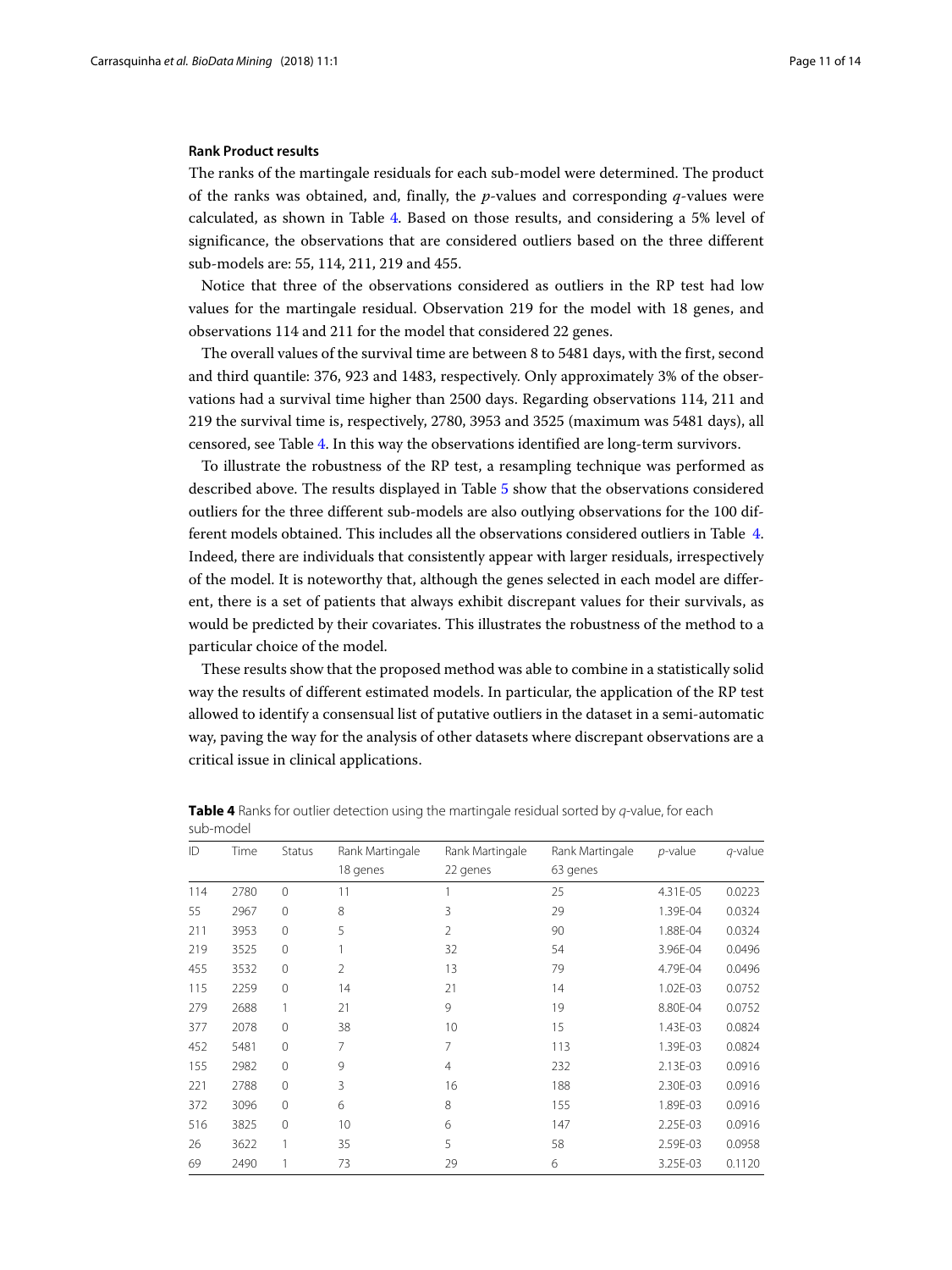<span id="page-11-0"></span>

|                 |                                                                                                                                                                                                                                                                                                                         | Table 5 Top 25 of the outliers obtained for the resamp |                                      |                                                                                             |                                                      |          |                          | ling technique for 100 models, selecting 1000 genes sorted by q-value |                    |                         |                          |                      |                   |
|-----------------|-------------------------------------------------------------------------------------------------------------------------------------------------------------------------------------------------------------------------------------------------------------------------------------------------------------------------|--------------------------------------------------------|--------------------------------------|---------------------------------------------------------------------------------------------|------------------------------------------------------|----------|--------------------------|-----------------------------------------------------------------------|--------------------|-------------------------|--------------------------|----------------------|-------------------|
| $\supseteq$     | Rank Mart. 1                                                                                                                                                                                                                                                                                                            | $\sim$<br>Rank Mart.                                   | $\sim$<br>Rank Mart.                 | 4<br>Mart.<br>Rank                                                                          | $\mathsf{L}\cap$<br>Rank Mart.                       | ŧ        | Rank Mart. 96            | 97<br>Rank Mart.                                                      | Rank Mart.         | Rank Mart. 99           | Rank Mart. 100           | p-values             | q-values          |
| 372             | 35                                                                                                                                                                                                                                                                                                                      |                                                        |                                      |                                                                                             | $\sim$                                               |          | 3                        | $\subseteq$                                                           | $\supseteq$        | $\supseteq$             | $\infty$                 | $\circ$<br>₹         | $\circ$<br>₹      |
| 314             | 26                                                                                                                                                                                                                                                                                                                      |                                                        |                                      |                                                                                             | $\overline{5}$                                       |          | $\sim$                   | 22                                                                    |                    | $\infty$                | $\overline{4}$           | $\circ$<br>∛         | $\circ$<br>₹      |
| 377             | $\overline{\circ}$                                                                                                                                                                                                                                                                                                      |                                                        |                                      |                                                                                             | $\tilde{=}$                                          |          |                          | $\overline{N}$                                                        | $\approx$          | $\frac{\infty}{\infty}$ | $\sqrt{2}$               | $\circ$<br>∛         | ₹                 |
| 348             | $\sum_{i=1}^{n}$                                                                                                                                                                                                                                                                                                        | д 6 и n 4 5 4 7 4 5 4 5 4 5 4 5 7 8 9 8 7 8            | 581 ア9 12 多夕 6 退 12 けみ 12 3 12 1 3 2 | 8 2 2 3 0 6 1 8 4 8 0 1 9 1 2 2 2 2 2 0 7 5 5 0 0 5 8 0 1 9 3 0 1 9 2 0 0 7 5 0 7 5 5 0 5 8 | $\overline{4}$                                       |          | 36                       |                                                                       |                    | $\approx$               | $\tilde{=}$              | $\circ$<br>75        | 75                |
| 452             |                                                                                                                                                                                                                                                                                                                         |                                                        |                                      |                                                                                             | $\sim$                                               | ł        | 24                       | $\circ$                                                               | 0 N5               | $\overline{5}$          | $\overline{0}$           | $\circ$<br>₹         | ◠<br>₹            |
| 219             | $\overset{\infty}{\sim}~~ \sim~~ \overline{4}$                                                                                                                                                                                                                                                                          |                                                        |                                      |                                                                                             | $\cup$                                               |          | $\overline{120}$         | 33                                                                    |                    | $\infty$                | 22                       | $\circ$<br>8         | ₹                 |
| $\sqrt{3}$      |                                                                                                                                                                                                                                                                                                                         |                                                        |                                      |                                                                                             |                                                      |          | $\overline{\phantom{0}}$ | 102                                                                   | 136                | $\overline{a}$          | $\sim$                   | $\circ$<br>₹         | ₹                 |
| 115             |                                                                                                                                                                                                                                                                                                                         |                                                        |                                      |                                                                                             | $\frac{34}{3}$                                       |          | 33                       | $\overline{4}$                                                        | $\infty$ m         | 32                      | 25                       | $\circ$<br>$\chi$    | 7                 |
| 113             | $\begin{array}{l} 5 \  \  \, 2 \  \  \, 5 \  \  \, 2 \  \  \, 5 \  \  \, 2 \  \  \, 6 \  \  \, 6 \  \  \, 7 \  \  \, 6 \  \  \, 6 \  \  \, 7 \  \  \, 8 \  \  \, 6 \  \  \, 7 \  \  \, 8 \  \  \, 6 \  \  \, 9 \  \  \, 9 \  \  \, 9 \  \  \, 9 \  \  \, 1 \  \  \, 9 \  \  \, 1 \  \  \, 9 \  \  \, 1 \  \  \, 9 \  \$ |                                                        |                                      |                                                                                             | $\overline{6}$                                       |          | $\overline{5}$           | 152                                                                   |                    | $\overline{+}$          | 57                       | $\circ$<br>$\chi$    | c<br>₹            |
| 338             |                                                                                                                                                                                                                                                                                                                         |                                                        |                                      |                                                                                             | $63\,$                                               | ŧ        | $\overline{27}$          | 56                                                                    |                    | 74                      | 236                      | $\circ$<br>$\gtrsim$ | O<br>8            |
| 516             |                                                                                                                                                                                                                                                                                                                         |                                                        |                                      |                                                                                             | $\mathcal{Z}$                                        | $\vdots$ | $\sim$                   | $\sim$                                                                |                    |                         | 30<br>75                 | $\circ$<br>$\chi$    | ₹                 |
| 211             |                                                                                                                                                                                                                                                                                                                         |                                                        |                                      |                                                                                             | 117                                                  | ĵ        | 29                       | $\overline{5}$                                                        | $2929$             | $\equiv$                |                          | $\circ$<br>$\chi$    | 8                 |
| 55<br>455       |                                                                                                                                                                                                                                                                                                                         |                                                        |                                      |                                                                                             | $\begin{array}{cc} \sim & 0 \\ \sim & 0 \end{array}$ |          | 35                       | $\infty$                                                              |                    | $29 = 16$               | $\frac{1}{2}$ $\approx$  | $\circ$<br>7         | O<br>75           |
|                 |                                                                                                                                                                                                                                                                                                                         |                                                        |                                      |                                                                                             |                                                      |          | 26                       | $\approx$                                                             | $\infty$           |                         |                          | $\circ$<br>∛         | c<br>$\chi$       |
| 301             |                                                                                                                                                                                                                                                                                                                         |                                                        |                                      |                                                                                             | 103                                                  |          | $\frac{\infty}{\infty}$  | $\overline{4}$                                                        | 50                 | $ \frac{\varphi}{\neg}$ | $\overline{\phantom{a}}$ | O<br>∛               | 0<br>$\chi$       |
| 220             |                                                                                                                                                                                                                                                                                                                         |                                                        |                                      |                                                                                             | 28                                                   |          | $\supseteq$              | $\overline{Q}$                                                        | $\frac{1}{1}$      |                         | $\frac{5}{4}$            | O<br>$\gtrsim$       | $\chi$            |
| $\equiv$ 50     |                                                                                                                                                                                                                                                                                                                         |                                                        |                                      |                                                                                             | $\mathfrak{Z}3$                                      |          | $\frac{8}{1}$            | $\ddot{4}$                                                            | $\odot$            | $\frac{4}{4}$           |                          | $\circ$<br>$\chi$    | $\circ$<br>$\chi$ |
|                 |                                                                                                                                                                                                                                                                                                                         |                                                        |                                      |                                                                                             | $\rm{SO}$                                            |          | $\sqrt{2}$               | $\overline{167}$                                                      | $\frac{2}{3}$      | $\sim$ $\frac{1}{4}$    |                          | O<br>₹               | 0<br>$\chi$       |
| $69$            |                                                                                                                                                                                                                                                                                                                         |                                                        |                                      |                                                                                             | $\widetilde{\Box}$                                   | ŧ        | $\overline{2}$           | $\supseteq$                                                           | $\overline{\circ}$ |                         |                          | $\circ$<br>8         | $\chi$            |
| 32              |                                                                                                                                                                                                                                                                                                                         | $260$ 20                                               |                                      |                                                                                             | 75                                                   |          | 5                        | $\mathsf{S}\mathsf{O}$                                                | $\bar{\mathbb{N}}$ | $\overline{2}$          | $879888$                 | $\circ$<br>₹         | c<br>$\gtrsim$    |
| $\frac{4}{11}$  |                                                                                                                                                                                                                                                                                                                         |                                                        |                                      |                                                                                             | 50                                                   |          | 22                       | $\overline{z}$                                                        | $\equiv$           | 20                      |                          | $\circ$<br>$\chi$    | ∛                 |
| $\overline{4}$  |                                                                                                                                                                                                                                                                                                                         |                                                        | 978                                  |                                                                                             | $\infty$                                             |          | $\overline{N}$           | $\overline{a}$                                                        | 178                | $\tilde{c}$             | 86                       | $\circ$<br>∛         | O<br>75           |
| 210             |                                                                                                                                                                                                                                                                                                                         | $\overline{\infty}$                                    | $\frac{4}{5}$                        |                                                                                             | $\pm$                                                |          |                          | $\frac{6}{5}$                                                         | $\approx$          | $\approx$               | 42                       | $\circ$<br>8         | 75                |
| $\overline{11}$ |                                                                                                                                                                                                                                                                                                                         | $\overline{\circ}$                                     | 33                                   |                                                                                             | $\overline{0}$                                       |          | ≘                        | $\infty$                                                              | $\overline{4}$     | 62                      | $\overline{N}$           | $\circ$<br>8         | 0<br>₹            |
| $\frac{1}{2}$   | $\infty$                                                                                                                                                                                                                                                                                                                | 5                                                      | $\overline{z}$                       |                                                                                             | $\approx$                                            |          | $\overline{D}$           | 89                                                                    | 33                 | S                       | 59                       | $\circ$<br>∛         | $\circ$<br>₹      |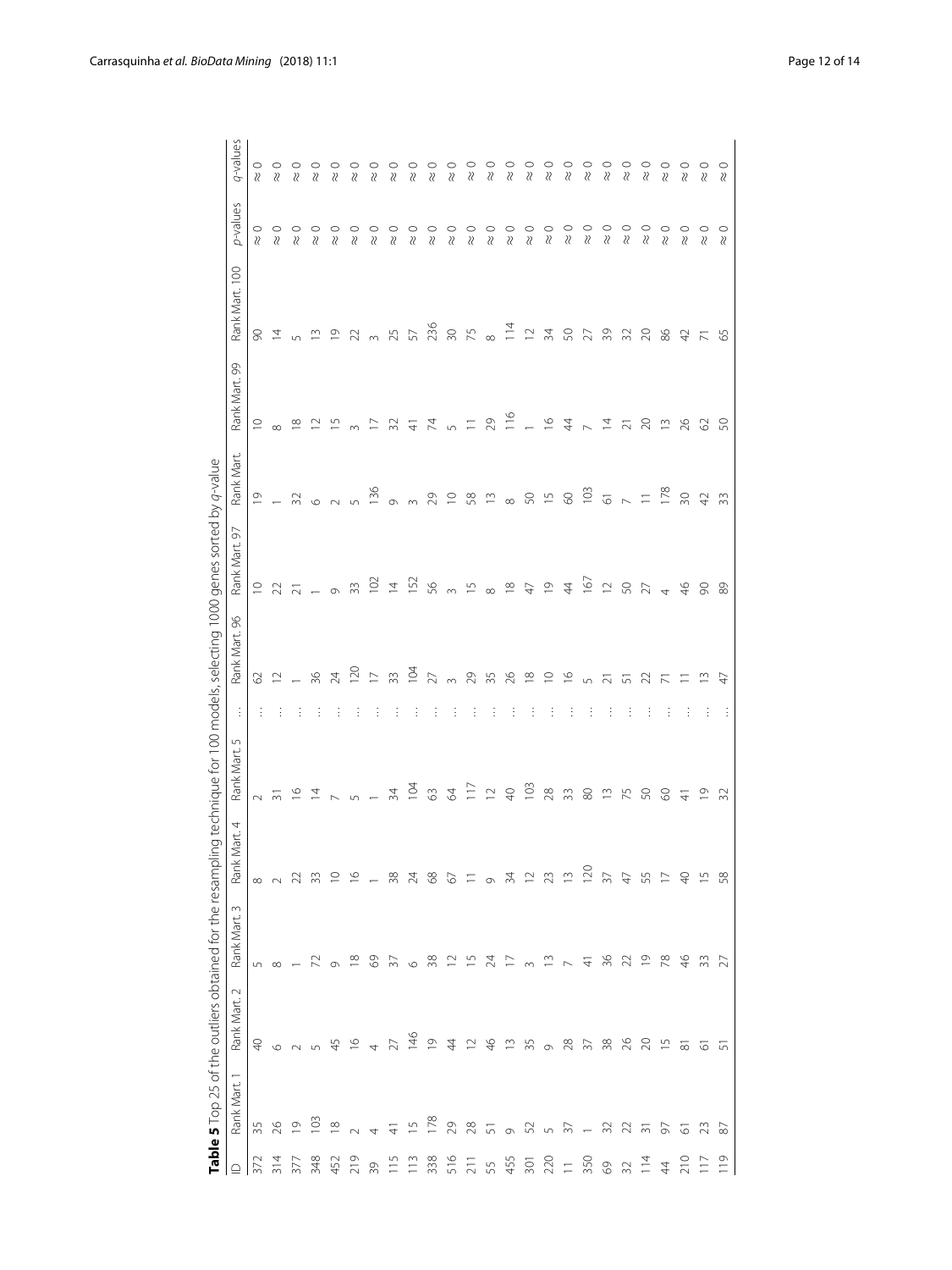#### <span id="page-12-9"></span>**Conclusions**

The aim of this work was to propose a combined method based on the RP test. The proposed technique allows to combine the different results obtained by each sub-model and find which observations are systematically ranked as putative outliers. By the application examples tested, it can be seen that the results regarding outlier detection are highly dependent on the specific method used. In fact for a certain dataset the choice of the covariates used significantly changes the outliers identified, which may hamper a definite answer in this respect. Therefore, the results regarding the influential observations in a given dataset are highly depended on the specific model adjusted. The proposed application of the RP test nevertheless illustrates that it is possible to combine the different results and to obtain a consensus list of putative outliers to be explored further from a clinical point of view.

#### **Abbreviations**

FDR: False discovery rate; RP: Rank product

#### **Acknowledgements**

The authors acknowledge the the European Union Horizon 2020 research and innovation, the Portuguese Foundation for Science & Technology (FCT), through IDMEC, under LAETA, and the Operational Program Human Potential (POPH).

#### **Funding**

The authors EC and MBL were funded from the European Union Horizon 2020 research and innovation program under grant agreement No. 633974 (SOUND project), the Portuguese Foundation for Science & Technology (FCT), through IDMEC, under LAETA, projects UID/EMS/50022/2013 and PERSEIDS (PTDC/EMS-SIS/0642/2014). AV acknowledges support by FCT (SFRH/BD/97415/2013). SV acknowledges support by Program Investigador FCT (IF/00653/2012) from FCT, co-funded by the European Social Fund (ESF) through the Operational Program Human Potential (POPH).

#### **Availability of data and materials**

The presented results are available as R Markdown (.Rmd) and html documents, along with the original data used in the analysis. All these files are available at [http://web.tecnico.ulisboa.pt/~susanavinga/ovarianRP.](http://web.tecnico.ulisboa.pt/~susanavinga/ovarianRP)

#### **Authors' contributions**

All authors jointly contributed to the consensus method proposed. EC and SV designed the study and drafted the manuscript. EC implemented the methods and performed the analysis. EC, AV, MBL and SV participated in the discussion of the results. All authors read and approved the final manuscript.

#### **Ethics approval and consent to participate**

Not applicable.

#### **Consent for publication**

The authors declare that they consent the publication.

#### **Competing interests**

The authors declare that they have no competing interests.

#### **Publisher's Note**

Springer Nature remains neutral with regard to jurisdictional claims in published maps and institutional affiliations.

Received: 7 August 2017 Accepted: 12 January 2018

#### Published online: 14 February 2018

#### **References**

- <span id="page-12-0"></span>1. Cox DR. Regression models and life-tables. J R Stat Soc Ser B (Methodol). 1972;34(2):187–220.
- <span id="page-12-1"></span>2. Kalbeisch JD, Prentice RL. The Statistical Analysis of Failure Time Data, 2nd edn. Hoboken: Wiley; 2002.
- <span id="page-12-2"></span>3. Bednarski T. Robust estimation in cox's regression model. Scand J Stat. 1993;20(3):213–25.
- <span id="page-12-3"></span>4. Heritier S, Cantoni E, Copt S, Victoria-Feser MP. Robust Methods in Biostatistics. New York: Wiley; 2009.
- <span id="page-12-4"></span>5. Nardi A, Schemper M. New residuals for cox regression and their application to outlier screening. Biometrics. 1999;55(2):523–9.
- <span id="page-12-5"></span>6. Therneau TM, Grambsch PM, Fleming TR. Martingale-based residuals for survival models. Biometrika. 1990;77(1): 147–60.
- <span id="page-12-6"></span>7. Bhlmann P, van de Geer S. Statistics for High-Dimensional Data: Methods, Theory and Applications, 1st edn. Berlin: Springer; 2011.
- <span id="page-12-7"></span>8. Tibshirani R. Regression shrinkage and selection via the lasso. J R Stat Soc Ser B. 1994;58:267–88.
- <span id="page-12-8"></span>9. Zou H, Hastie T. Regularization and variable selection via the elastic net. J R Stat Soc Ser B (Stat Methodol). 2005;67(2):301–20. [https://doi.org/10.1111/j.1467-9868.2005.00503.x.](https://doi.org/10.1111/j.1467-9868.2005.00503.x)